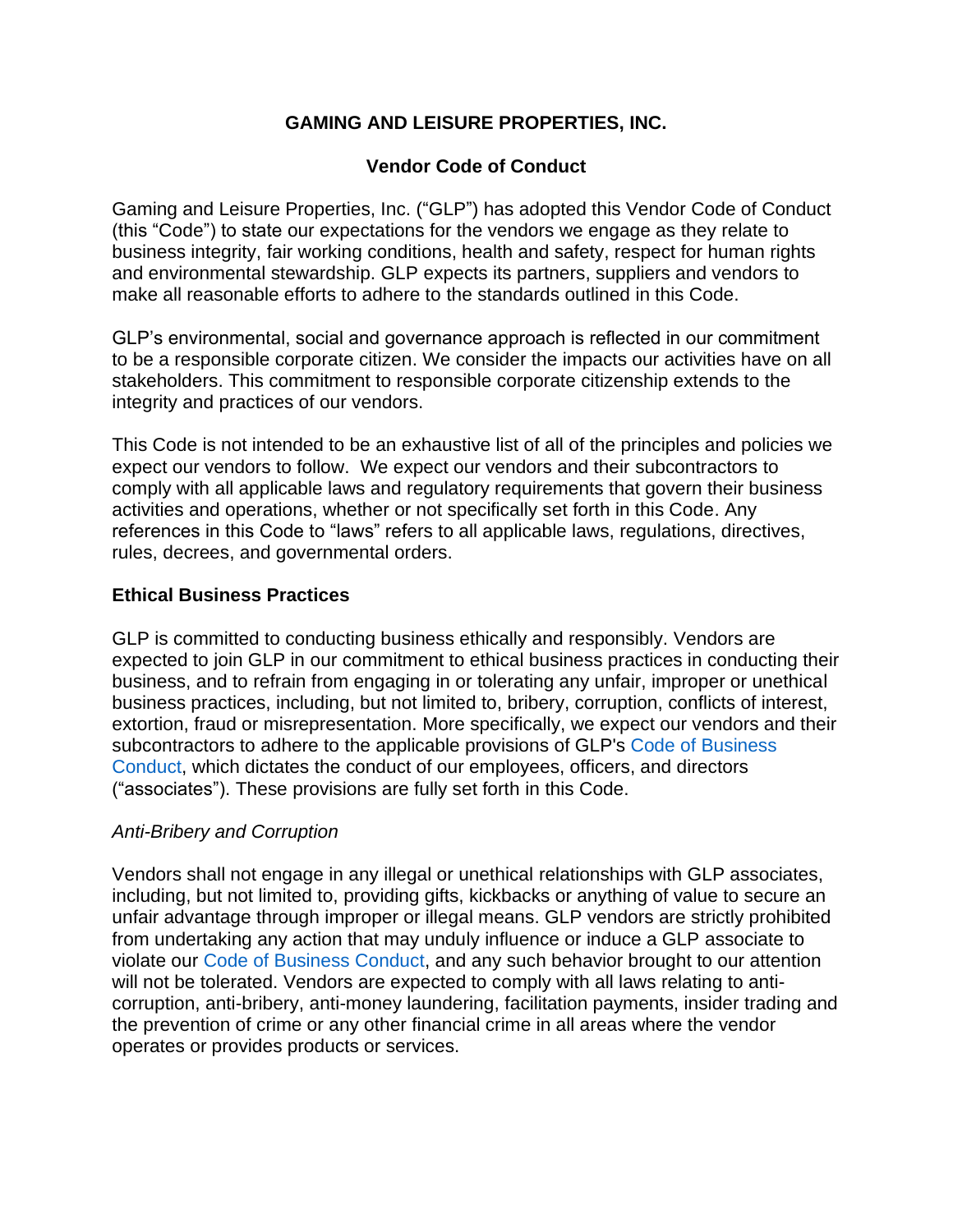#### *Conflicts of Interest*

We expect our vendors to avoid all conflicts of interest or situations giving the appearance of a conflict of interest with GLP and its associates. Vendors are expected to report any potential conflicts of interest and shall promptly report any proposed business relationship with any GLP associate that might create a conflict of interest with GLP or its subsidiaries.

### *Confidentiality of Information and Data Protection*

GLP requires all vendors to ensure the protection of confidential information and maintain that any such information not be accessed, disseminated, sold or otherwise disclosed to any third party except as explicitly authorized by GLP. We expect our vendors to adhere to all applicable laws and regulations relating to data security, privacy, and confidentiality.

#### *Non-Retaliation*

Vendors and their employees shall be free to raise concerns of workplace safety, forced labor, ethical working conditions, corruption and bribery, or any other potential misconduct or violations without fear of retaliation in any form. GLP encourages our vendors to report any instances of suspected illegal or unethical behavior undertaken by GLP associates or affiliates, as well as any vendor providing products or services on behalf of GLP and/or our affiliates.

# **Human Capital Management**

GLP expects vendors to uphold the same values and standards that it requires of its associates. Our vendors and their subcontractors are encouraged to advance diversity, equity and inclusion in the workplace, promote the health and well-being of their employees, ensure safe working conditions and maintain a discrimination and harassment-free environment for their employees.

# *Fair Working Conditions and Wages*

GLP expects vendors to adhere to and maintain compliance with all applicable legal and regulatory requirements and to follow sound employee relations practices, including fair, safe and equal working conditions, rights to collective bargaining, minimum wages, overtime, and other elements of compensation and legally mandated benefits.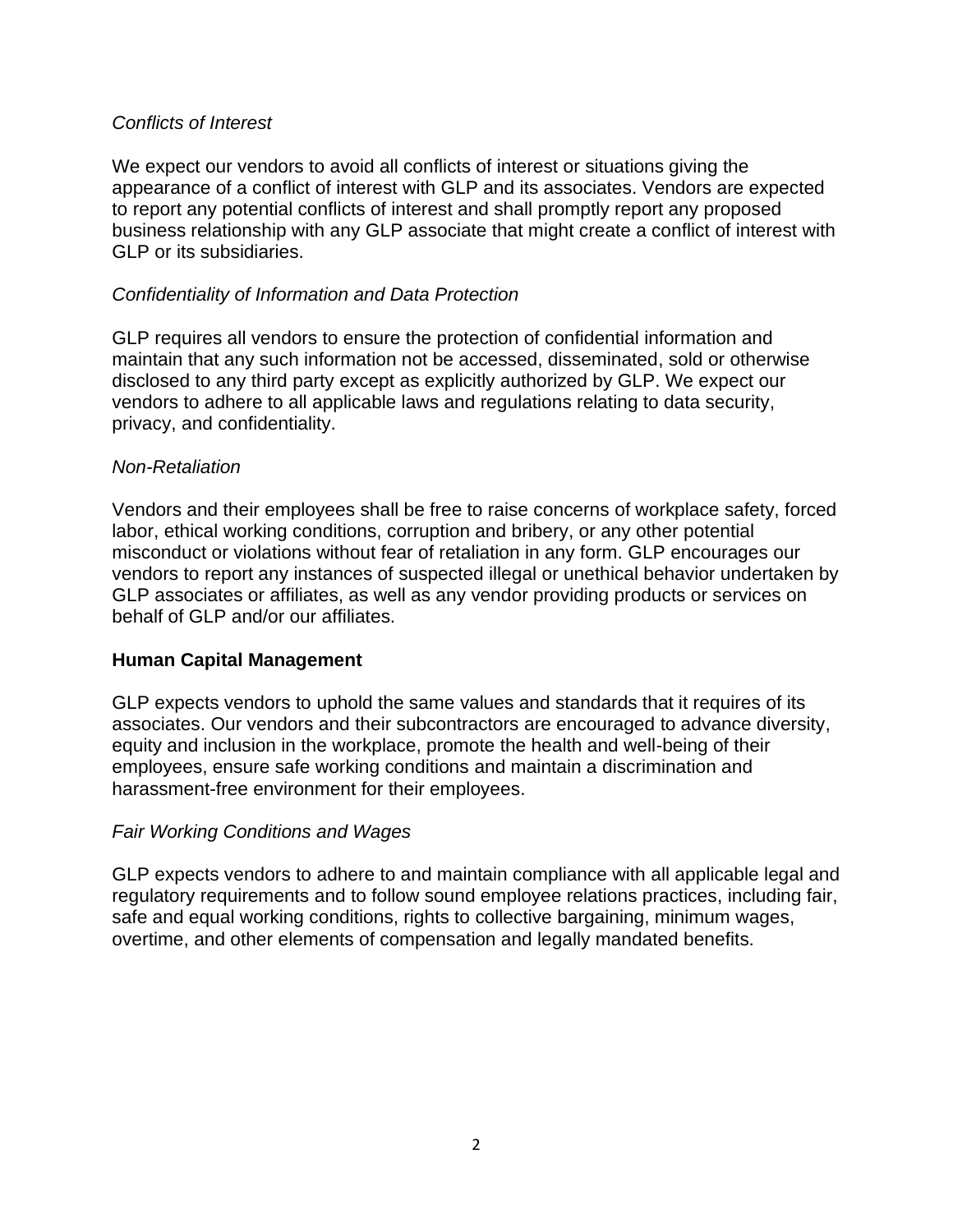#### *Child Labor*

GLP strictly prohibits the unlawful employment or exploitation of children in the workplace. Vendors and their subcontractors are expected to abide by the minimum employment age limit defined by applicable federal and state laws and regulations and in compliance with the International Labor Organization Standards.

#### *Equal Employment Opportunity, Anti-Discrimination, Anti-Harassment and Anti-Discrimination Laws*

We are committed to maintaining a diverse and inclusive work environment in which all employees can feel comfortable and respected. We do not tolerate any form of discrimination or harassment and expect our vendors to meet the standards of all applicable laws regarding equal employment practices, anti-discrimination, antiharassment and anti-retaliation laws.

### *Diversity, Equity and Inclusion*

GLP values diversity and expects its vendors to ensure that their workplace is free of harassment or discrimination based on race, ethnicity, religion, gender, sexual orientation, gender identity, age, disability, or other traits as protected by law. For our primary vendors who are domestic banking firms, law and accounting firms, and nationally established environmental and engineering and surveying firms, we encourage the adoption of diversity, equity and inclusion policies and practices demonstrating their commitment as done by GLP in our Inclusive Workplace Policy.

#### *Health & Safety*

We expect our vendors to ensure the health and safety of their employees and to provide safe working conditions for their employees. Vendors are expected to comply with all applicable workplace conditions, safety and environmental laws, rules, regulations and standards.

# *Respect for Human Rights*

GLP upholds the free choice of all people and prohibits forced or compulsory labor. We expect our vendors to comply with the standards set forth in the United Nations Universal Declaration of Human Rights. Vendors should maintain and promote fundamental human rights and should not make use of forced labor, debt bondage, slavery, human trafficking, child labor and physically abusive disciplinary practices.